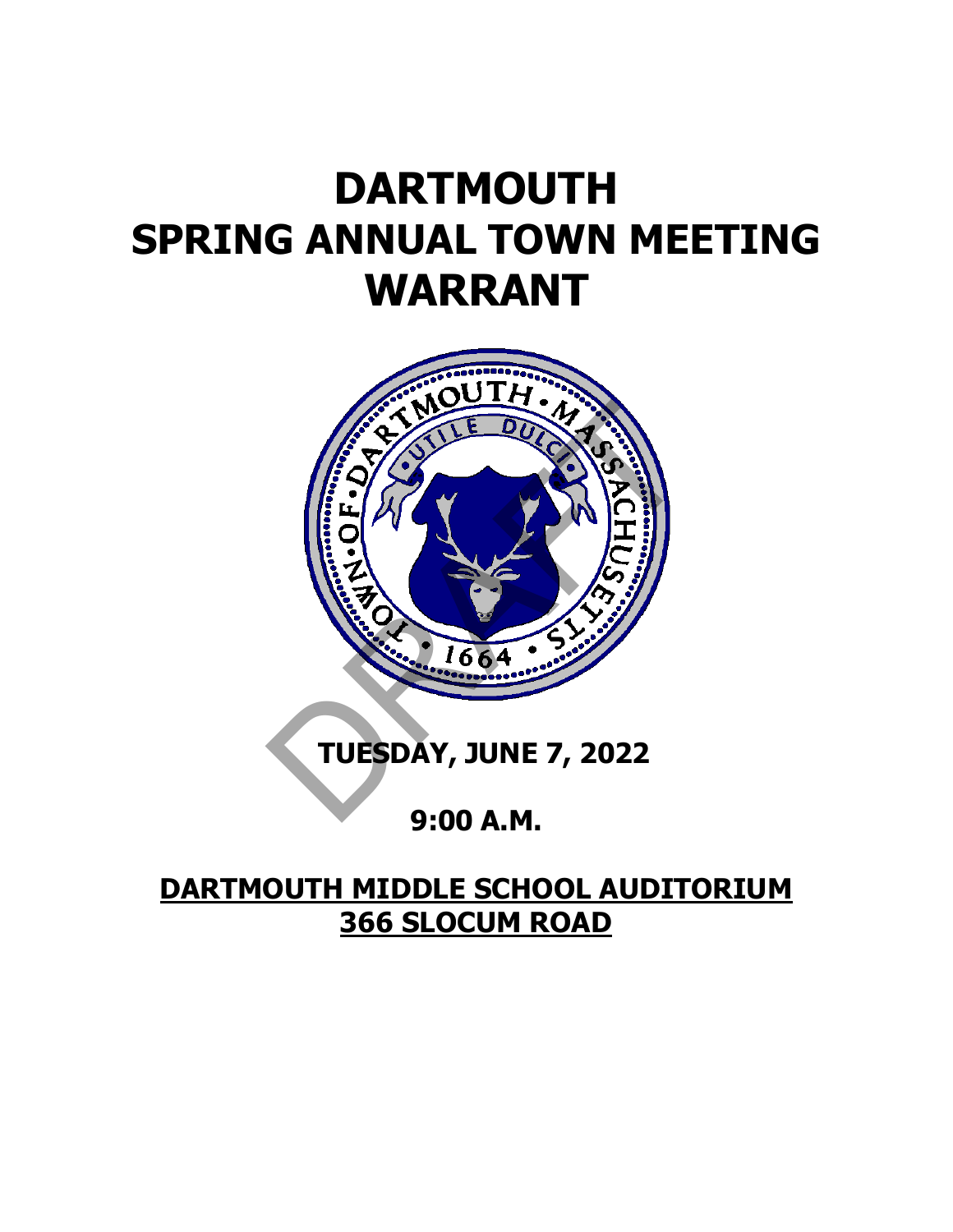#### **SPRING ANNUAL TOWN MEETING June 7, 2022 INDEX**

| <b>ART</b><br># | <b>PAGE</b>    | <b>SUBJECT</b>                                                                      |
|-----------------|----------------|-------------------------------------------------------------------------------------|
| 1 ATM           | 3              | Community Preservation Committee - Administrative Budget                            |
| 2 ATM           | $\overline{3}$ | Community Preservation Committee - Town Clerk Historic Records Preservation         |
| 3 ATM           | $\overline{4}$ | Community Preservation Committee - FY 2023 Open Space, Community Housing, and       |
|                 |                | <b>Historic Preservation Reserve</b>                                                |
| 4 ATM           | 4              | Appropriation from the Cemetery Sale of Lot Fund                                    |
| 5 ATM           | $\overline{4}$ | Establish FY 2023 Maximum Spending Budget for Revolving Funds                       |
| 6 ATM           | 5              | Acceptance of Capital Planning Committee Report and Funding of FY 2023 Capital Plan |
| 7 ATM           | $\overline{7}$ | Purchase of Property at 245 Russells Mills Road                                     |
| 8 ATM           | $\overline{7}$ | Salaries and Stipends of Elected Officials                                          |
| 9 ATM           | 8              | Schedule A- FY 2023 Budget Appropriation                                            |
| 10 ATM          | 8              | Funding Sewer and Septic System Betterments                                         |
| 11 ATM          | 8              | Funding Solid Waste Enterprise Fund                                                 |
| 12 ATM          | 9              | Funding Water Department Enterprise Fund                                            |
| 13 ATM          | 10             | Funding Sewer Department Enterprise Fund                                            |
| 14 ATM          | 11             | Funding Dartmouth Cable Television (DCTV) Enterprise Fund                           |
| 15 ATM          | 12             | Funding Waterways Management Enterprise Fund                                        |
| 16 ATM          | 13             | Personnel By-Law Amendments- New Positions and Salary Adjustments                   |
| 17 ATM          | 15             | Appropriation to the Stabilization Fund                                             |
| 18 ATM          | 15             | General Bylaws - Amendments to Stormwater Bylaw                                     |
|                 |                |                                                                                     |

2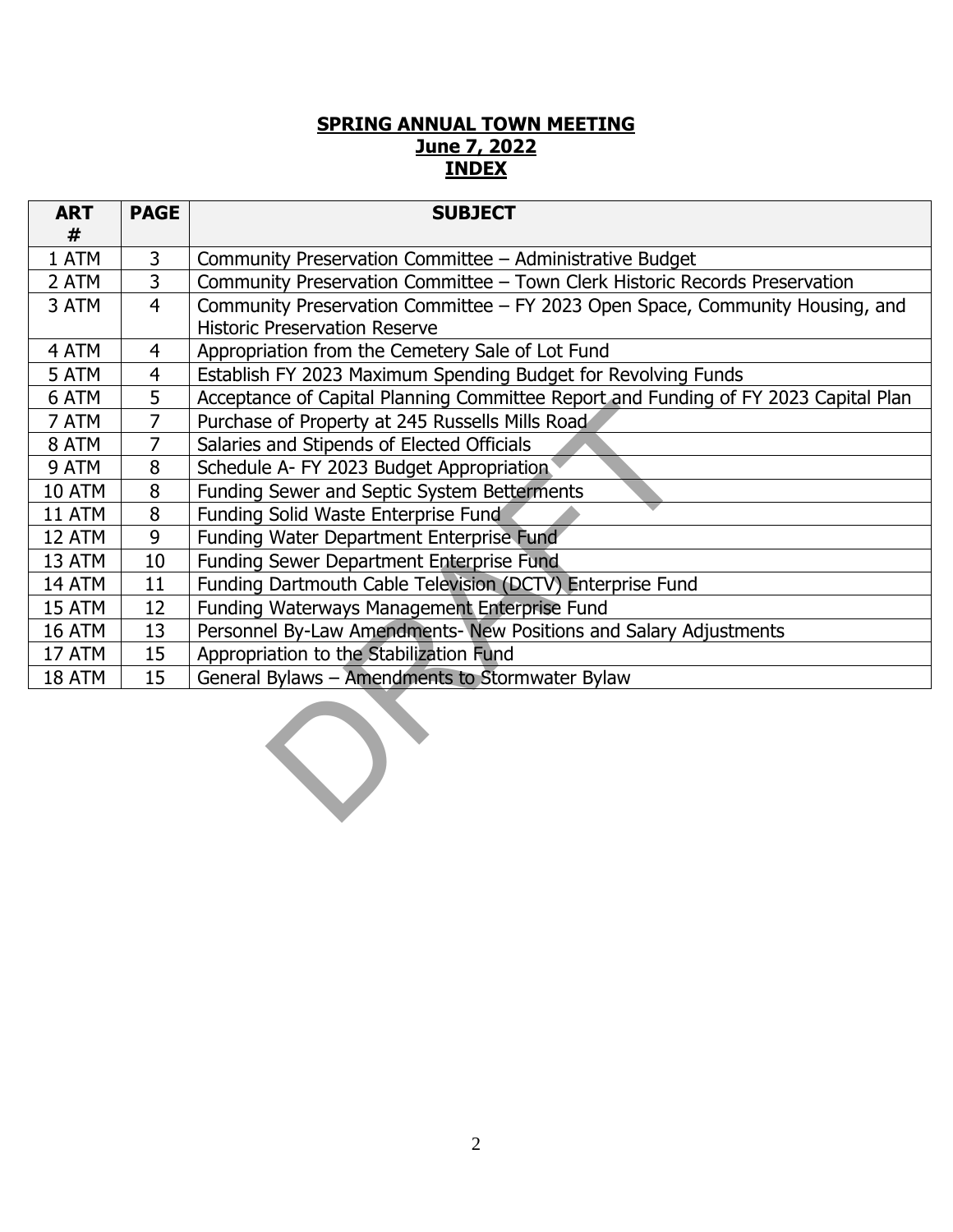#### **TOWN OF DARTMOUTH WARRANT SPRING ANNUAL TOWN MEETING June 7, 2022**

#### BRISTOL, SS.

 To either of the Constables or Police Officers of the Town of Dartmouth in said County of Bristol and Commonwealth of Massachusetts.

#### GREETING:

In the name of the Commonwealth of Massachusetts, you are hereby directed to notify and warn the inhabitants of the Town of Dartmouth qualified to vote in Town affairs to meet via remote participation, on Tuesday, the 7th day of June at nine of the clock in the morning, then and there to act on the following articles, viz: itiants of the Town of Dartmouth qualified to vote in<br>anticipation, on Tuesday, the 7th day of June at nine<br>and there to act on the following articles, viz:<br>and there to act on the following articles, viz:<br><br>**COMMUNITY PRES** 

#### **ARTICLE 1: COMMUNITY PRESERVATION COMMITTEE – ADMINISTRATIVE BUDGET**

To see if the Town will vote to appropriate from Fiscal Year 2023 Community Preservation Annual Revenues in the amount of \$35,000.00 for administrative expenses as referenced in the Community Preservation Fiscal Year 2023 budget.

Or take any other action relative thereto.

Sponsor: Community Preservation Committee

#### **ARTICLE 2: COMMUNITY PRESERVATION COMMITTEE – TOWN CLERK HISTORIC RECORDS PRESERVATION**

To see if the Town will vote to appropriate \$25,000.00 from the Community Preservation Committee Historic Preservation Reserve to the Town of Dartmouth for the Town Clerk Historic Records Preservation project, all in accordance with the terms and conditions of the Community Preservation Memorandum of Understanding and referenced in the Community Preservation Fiscal Year 2023 budget.

Or take any other action relative thereto.

Sponsor: Community Preservation Committee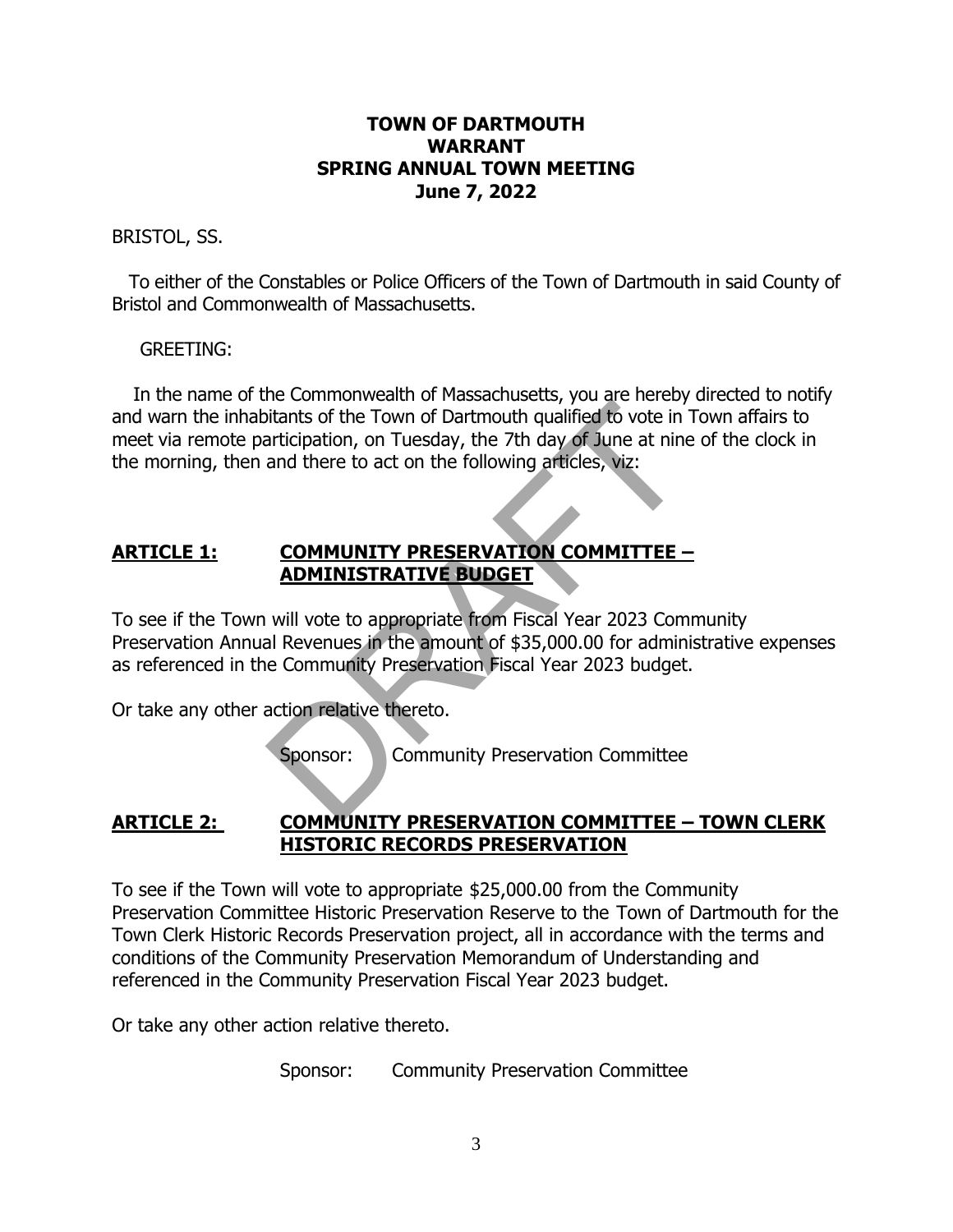#### **ARTICLE 3: COMMUNITY PRESERVATION COMMITTEE – FY 2023 OPEN SPACE, COMMUNITY HOUSING, AND HISTORIC PRESERVATION RESERVE**

To see if the Town will vote to appropriate or reserve for later appropriation monies from Fiscal Year 2023 Community Preservation Fund Annual Revenues in the amount of \$275,000.00 as referenced in the Community Preservation Fiscal Year 2023 budget to be allocated as follows:

> \$100,000.00 Open Space \$100,000.00 Community Housing \$ 75,000.00 Historic Preservation

Or take any other action relative thereto.

Sponsor: Community Preservation Committee

### **ARTICLE 4: APPROPRIATION FROM THE CEMETERY SALE OF LOT FUND**

To see if the Town will vote to appropriate and transfer the sum of \$2,000.00 from the Cemetery Sale of Lot Fund to be spent on cemetery purposes in accordance with Massachusetts General Laws, Chapter 114, Sections 15 & 25; action relative thereto.<br>
Sponsor: Community Preservation Committee<br> **APPROPRIATION FROM THE CEMETERY SAL**<br>
will vote to appropriate and transfer the sum of \$2<br>
ot Fund to be spent on cemetery purposes in accor<br>
oteral Law

Or take any other action relative thereto.

Sponsor: Select Board

#### **ARTICLE 5: ESTABLISH FY 2023 MAXIMUM SPENDING BUDGET FOR REVOLVING FUNDS**

To see if the Town will vote, pursuant to Massachusetts General Laws, Chapter 44, Section 53E½ and § 37-6 of the General By-laws, to determine the maximum spending limits in FY 2022 for the following revolving funds, the purposes of which are detailed in § 37-6 of the General Bylaws:

| Name of Revolving Fund                        | <b>Maximum Spending Amount</b> |
|-----------------------------------------------|--------------------------------|
| Cemetery Revolving Fund                       | \$4,500.00                     |
| Recreation & Park Revolving Fund              | \$185,000.00                   |
| Library Revolving Fund for Lost/Damaged Items | \$3,500.00                     |

Or take any other action relative thereto.

Sponsor: Select Board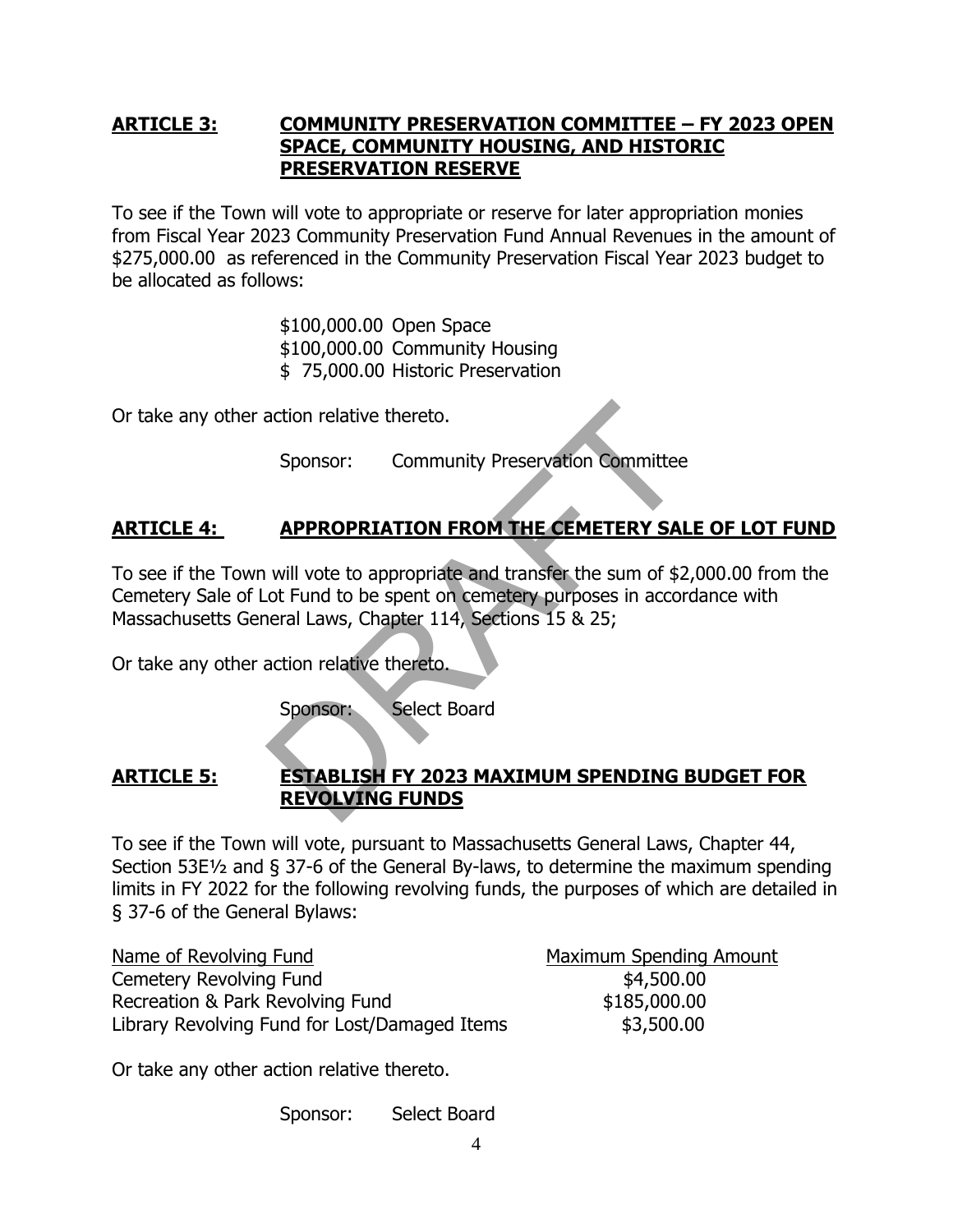#### **ARTICLE 6: ACCEPTANCE OF CAPITAL PLANNING COMMITTEE REPORT AND FUNDING OF FY 2023 CAPITAL PLAN**

To see if the Town will vote to accept the Capital Planning Committee Report of Capital Needs for FY 2023 (Spring Annual Town Meeting) and fund from the following:

- $\bullet$  \$434,871.00 from the Tax Levy;
- \$1,852,567.00 from Surplus Revenue;
- \$3,667.00 from Sewer Enterprise Retained Earnings;
- \$175,000.00 from Receipts Reserved for Inflow & Infiltration;
- \$533,667.00 from Water Enterprise Retained Earnings;
- \$390,500.00 from Solid Waste Enterprise Retained Earnings;
- \$6,750.00 from Waterways Management Enterprise Retained Earnings

| ITEM(S)                                  | <b>COST</b>    | <b>FUNDING SOURCE</b> |
|------------------------------------------|----------------|-----------------------|
| <b>TOWN GOVERNMENT</b>                   |                |                       |
| (2) Plow Replacement for Facility Trucks | \$15,400.00    | Surplus Revenue       |
| <b>TOTAL</b>                             | \$15,400.00    |                       |
|                                          |                |                       |
| <b>POLICE DEPARTMENT</b>                 |                |                       |
| (4) Police Cruisers Replacement          | \$234,871.00   | Tax Levy              |
| <b>TOTAL</b>                             | \$234,871.00   |                       |
|                                          |                |                       |
| DARTMOUTH PUBLIC SCHOOLS                 |                |                       |
| School Technology & Infrastructure       | \$200,000.00   | Tax Levy              |
| <b>TOTAL</b>                             | \$200,000.00   |                       |
|                                          |                |                       |
| <b>DPW - ENGINEERING DIVISION</b>        |                |                       |
| <b>GPS Survey Equipment</b>              | \$3,667.00     | Surplus Revenue       |
|                                          | \$3,667.00     | S.E.F. Retained Earn. |
|                                          | \$3,667.00     | W.E.F. Retained Earn. |
| <b>TOTAL</b>                             | \$11,001.00    |                       |
|                                          |                |                       |
| <b>DPW - HIGHWAY DIVISION</b>            |                |                       |
| Ashley Street Improvement Project        | \$382,000.00   | Surplus Revenue       |
| Bolton Street Improvement Project        | \$395,000.00   | Surplus Revenue       |
| Buttonwood Road Improvement Project      | \$400,000.00   | Surplus Revenue       |
| St. John Street Improvement Project      | \$475,000.00   | Surplus Revenue       |
| Walsh Street Improvement Project         | \$157,500.00   | Surplus Revenue       |
| <b>TOTAL</b>                             | \$1,809,500.00 |                       |
|                                          |                |                       |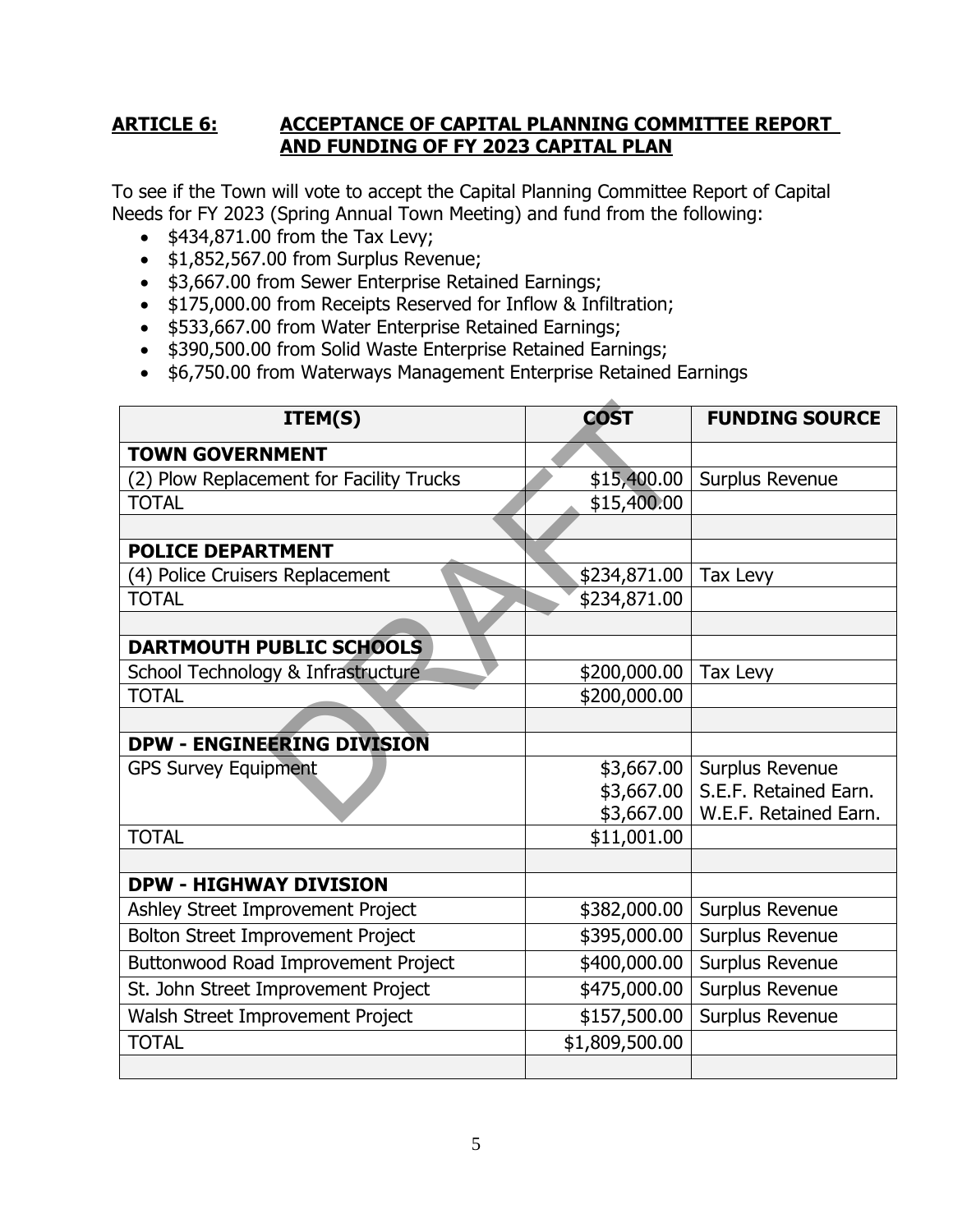| <b>DPW - SEWER ENTERPRISE FUND</b>                                     |              |                              |
|------------------------------------------------------------------------|--------------|------------------------------|
| <b>Inflow &amp; Infiltration Remediation</b>                           | \$175,000.00 | Receipts Reserved for<br>I&I |
| <b>TOTAL</b>                                                           | \$175,000.00 |                              |
|                                                                        |              |                              |
| <b>DPW - WATER ENTERPRISE FUND</b>                                     |              |                              |
| Smith Neck Road Tank Painting                                          | \$300,000.00 | W.E.F. Retained Earn.        |
| Treatment Plant/System Upgrades for<br><b>Disinfection By-Products</b> | \$200,000.00 | W.E.F. Retained Earn.        |
| Water Department Operational Study                                     | \$30,000.00  | W.E.F. Retained Earn.        |
| <b>TOTAL</b>                                                           | \$530,000.00 |                              |
|                                                                        |              |                              |
| <b>DPW - SOLID WASTE ENTERPRISE FUND</b>                               |              |                              |
| (1) Mack Rear Loader Packer Replacement                                | \$308,500.00 | S.W.E.F. Retained Earn.      |
| (4) Steel Solid Waste Containers Replacement                           | \$52,000.00  | S.W.E.F. Retained Earn.      |
| Solid Waste & Recycling Operational Study                              | \$30,000.00  | S.W.E.F. Retained Earn.      |
| <b>TOTAL</b>                                                           | \$390,500.00 |                              |
|                                                                        |              |                              |
| <b>PARKS &amp; RECREATION</b>                                          |              |                              |
| (4) Aqua Eye Scanners                                                  | \$24,000.00  | Surplus Revenue              |
| <b>TOTAL</b>                                                           | \$24,000.00  |                              |
|                                                                        |              |                              |
| <b>WATERWAYS MANAGEMENT</b><br><b>ENTERPRISE FUND</b>                  |              |                              |
| (1) Engine for Pump-Out Boat Replacement                               | \$6,750.00   | W.M.E.F. Retained Earn.      |
| <b>TOTAL</b>                                                           | \$6,750.00   |                              |
|                                                                        |              |                              |
| EY:                                                                    |              |                              |

KEY:<br>G.F. = General Fund W.E.F. = Water Enterprise Fund<br>S.W.E.F. = Solid Waste Enterprise Fund S.E.F. = Sewer Enterprise Fund S.W.E.F. = Solid Waste Enterprise Fund W.M.E.F. = Waterways Management Enterprise Fund Retained Earn. = Retained Earnings

Or take any other action relative thereto.

Sponsors: Capital Planning Committee Select Board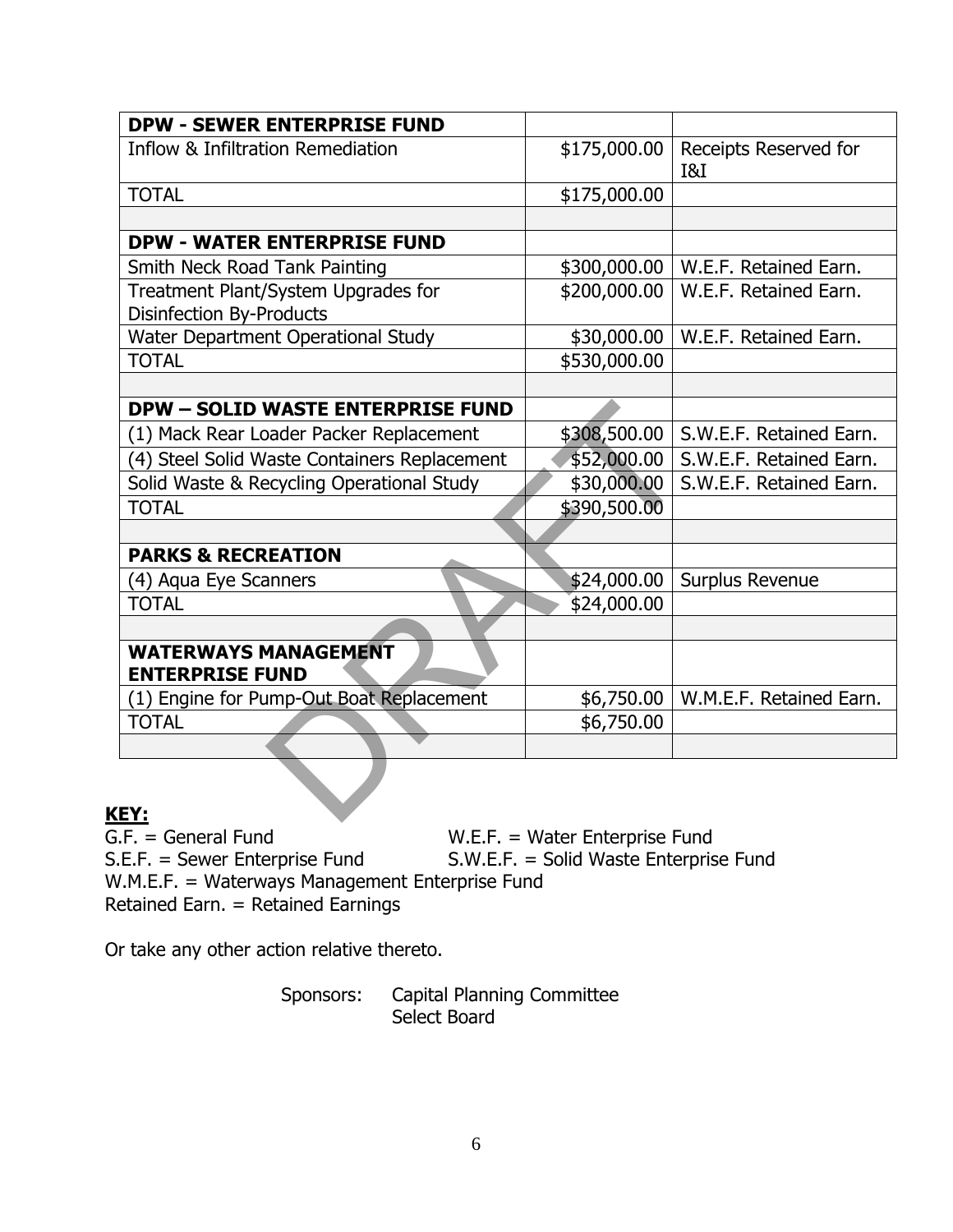#### **ARTICLE 7: PURCHASE OF PROPERTY AT 245 RUSSELLS MILLS ROAD**

To see if the Town will authorize the Select Board to purchase the real property containing approximately  $1.06 \pm \text{acres}$ , known as 245 Russells Mills Road, located in Dartmouth, MA, depicted on Assessor's Map 132, Lot 2, for any municipal purpose, and to authorize said purchase by the Select Board, and further to authorize the Select Board to take any and all actions necessary or convenient to finalize said purchase and to effectuate all necessary instruments to transfer and acquire said property; said purchase in the amount of Two Hundred and Ninety Thousand Dollars and 00/100 (\$290,000.00) will be paid for with grant monies provided to the Town through the American Rescue Plan Act as approved for expenditure by the Select Board; or take any other action relative thereto.

Sponsor: Select Board

#### **ARTICLE 8: SALARIES AND STIPENDS OF ELECTED OFFICIALS**

To see if the Town will vote to fix the salary of the following elected officer of the Town as provided in Massachusetts General Laws, Chapter 41, Section 108 and any and all Acts in Amendment thereof:

|              |    | <b>FY 2022</b> | <b>FY 2023</b> |
|--------------|----|----------------|----------------|
| `lerk<br>own | 1@ | 0.00<br>∕ ⊄    | 59<br>ıч       |
|              |    |                |                |

; and to see if the Town will vote to fix the stipends of the following elected officers of the Town as provided in Massachusetts General Laws, Chapter 41, Section 108 and any and all Acts in Amendment thereof: Sponsor: Select Board<br>
SALARIES AND STIPENDS OF ELECTED OFFI<br>
will vote to fix the salary of the following elected of<br>
sachusetts General Laws, Chapter 41, Section 108 at<br>
thereof:<br>
Town will vote to fix the stipends of th

|                                  |    | <b>FY 2022</b> | <b>FY 2023</b> |
|----------------------------------|----|----------------|----------------|
| <b>Board of Assessors</b>        | 3@ | \$0            | \$0            |
| Board of Health                  | 3@ | \$0            | \$0            |
| <b>Board of Library Trustees</b> | 6@ | \$0            | \$0            |
| Parks & Recreation Board         | 5@ | \$0            | \$0            |
| Select Board                     | 5@ | \$0            | \$0            |
| <b>Planning Board</b>            | 5@ | \$0            | \$0            |
| <b>School Committee</b>          | 5@ | \$0            | \$0            |
| <b>Town Moderator</b>            | 1@ | \$0            | \$0            |

Or take any other action relative thereto.

Sponsor: Select Board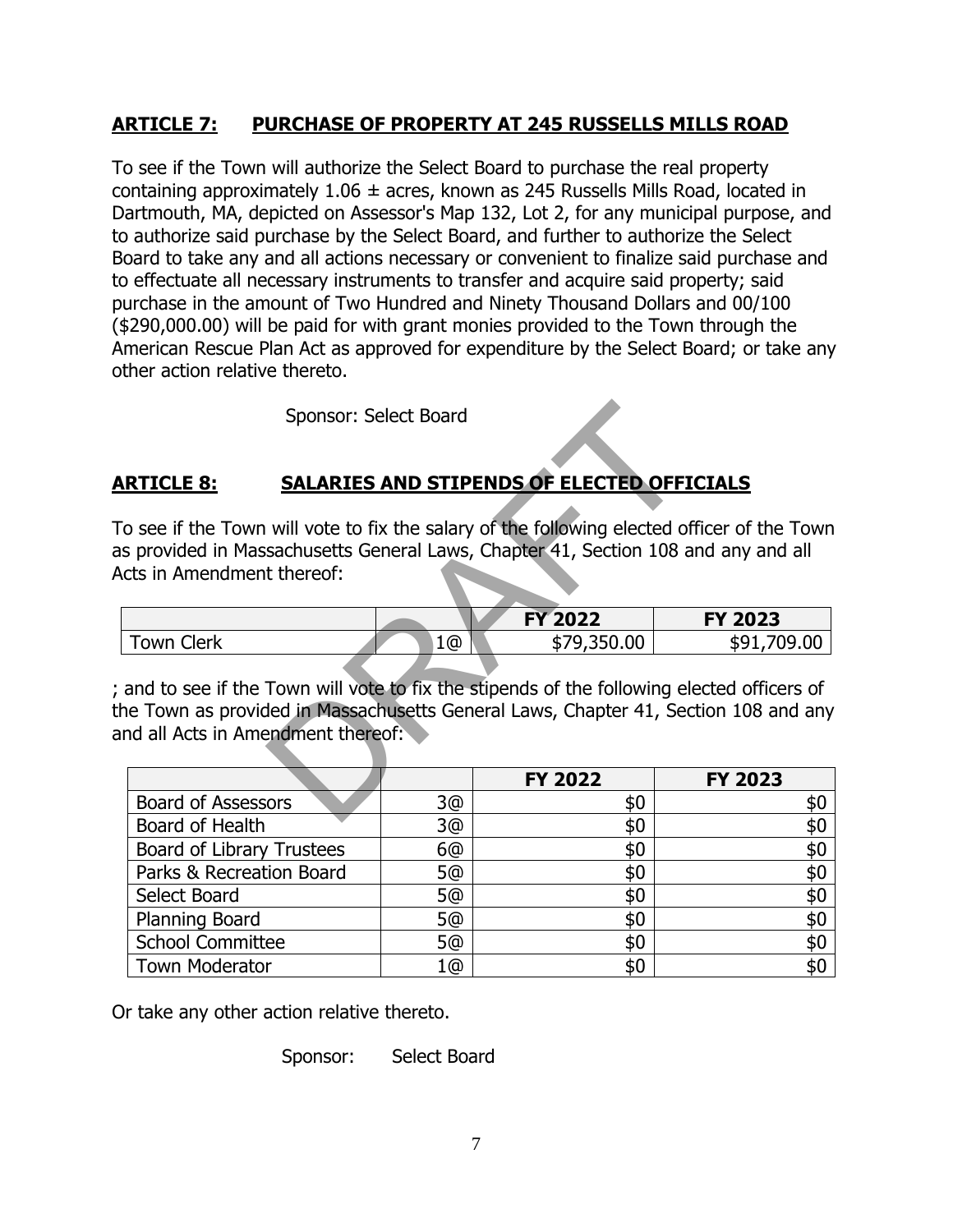#### **ARTICLE 9: SCHEDULE A- FY 2023 BUDGET APPROPRIATION**

To see if the Town will vote to appropriate \$96,814,219.00 from various funding sources, for the purpose of funding expenses, salary and compensation of all elected and appointed officers of the Town, for payment of debt and interest, charges and outlays of the various Town Departments for the ensuing 2023 fiscal year:

#### **(Note: See FY 2023 Operating Budget in your packet)**

Or take any other action relative thereto.

Sponsors: Various Town Departments

#### **ARTICLE 10: FUNDING SEWER AND SEPTIC SYSTEM BETTERMENTS**

To see if the Town will vote to appropriate the sum of \$1,049,031.19 from sewer betterment revenue to cover the FY 2023 debt service and associated fees on sewer betterment projects as administered by the Sewer Enterprise Fund of the Department of Public Works; **FUNDING SEWER AND SEPTIC SYSTEM BET**<br>will vote to appropriate the sum of \$1,049,031.19<br>e to cover the FY 2023 debt service and associated<br>s as administered by the Sewer Enterprise Fund of<br>own will vote to appropriate the

and to see if the Town will vote to appropriate the sum of \$43,053.00 from septic system betterment revenue to cover the FY 2023 debt service and associated fees on Title 5 septic system betterment loans as administered by the Board of Health;

and to concurrently authorize the Town Accountant to make the necessary adjustments to each applicable special assessment fund for the various projects and loans;

Or take any other action relative thereto.

Sponsor: Select Board

#### **ARTICLE 11: FUNDING SOLID WASTE ENTERPRISE FUND**

To see if the Town will vote to approve \$1,769,534.00 pursuant to the provisions of Massachusetts General Laws, Chapter 44, Section 53F½, with an appropriation of \$1,407,738.00 for the purpose of funding direct operating expenses of the Solid Waste Department for FY 2023, and, in order to fund indirect operating expenses, an additional \$361,796.00 has already been appropriated in the General Fund Operating Budget and allocated to the Solid Waste Enterprise Fund, with all expenses funded from Solid Waste Enterprise revenues, all as shown in detail below: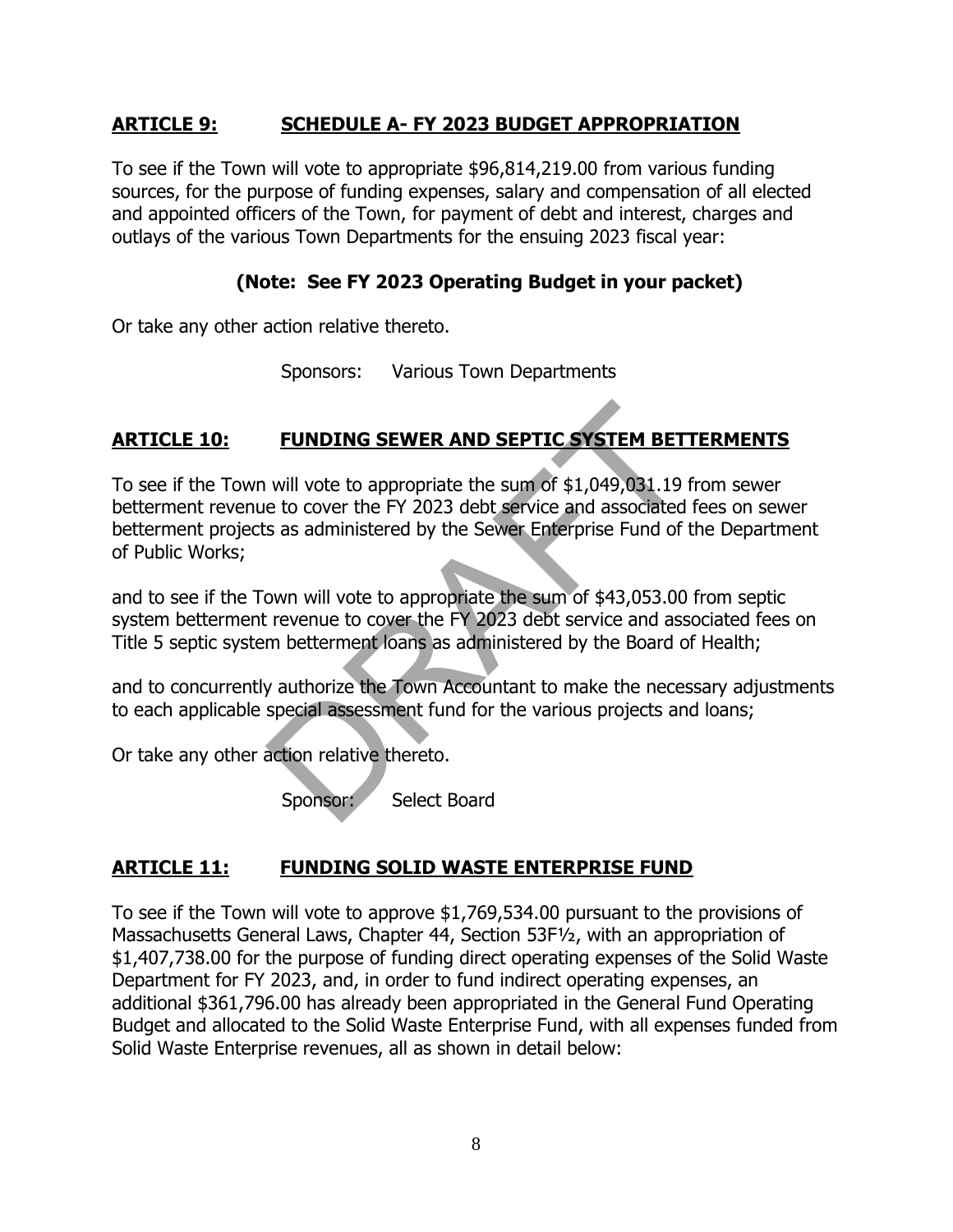| <b>FY 2022</b>                             |                                                           | <b>FY 2023</b>   |
|--------------------------------------------|-----------------------------------------------------------|------------------|
| <b>Budget</b>                              | <b>Estimated SWEF Expenses</b>                            | <b>Recommend</b> |
| \$1,187,855.00                             | <b>Sanitation Division</b>                                | \$1,223,693.00   |
| \$50,000.00                                | <b>Emergency Reserve</b>                                  | \$50,000.00      |
| \$130,748.00                               | Crapo Hill Assessment                                     | 132,745.00       |
| \$0.00                                     | <b>Debt Service</b>                                       | \$0.00           |
| \$1,300.00                                 | Solar Net Metering Credits                                | \$1,300.00       |
| \$1,369,903.00                             | <b>Subtotal Direct Expenses</b>                           | \$1,407,738.00   |
| \$24,215.00                                | <b>DPW Administrative Cost</b>                            | \$24,923.00      |
| \$35,702.00                                | <b>Highway Division Cost</b>                              | \$35,702.00      |
| \$42,389.00                                | <b>Fleet Maintenance Division Cost</b>                    | \$43,150.00      |
| \$258,981.00                               | <b>Town Overhead</b>                                      | \$258,021.00     |
|                                            | \$361,287.00   Subtotal Indirect Expenses                 | \$361,796.00     |
|                                            |                                                           |                  |
| \$1,731,190.00                             | <b>TOTAL</b>                                              | \$1,769,534.00   |
| <b>FY 2022</b>                             |                                                           | <b>FY 2023</b>   |
| <b>Budget</b>                              | <b>Estimated SWEF Revenues</b>                            | <b>Recommend</b> |
| \$825,000.00                               | Solid Waste Base Rate                                     | \$850,000.00     |
| \$826,190.00                               | <b>SMART Bag Fee/Misc. Revenue</b>                        | \$839,534.00     |
| \$80,000.00                                | <b>Transfer Station</b>                                   | \$80,000.00      |
| \$1,731,190.00                             | <b>TOTAL</b>                                              | \$1,769,534.00   |
| Or take any other action relative thereto. | Select Board<br>Sponsors:<br><b>Board of Public Works</b> |                  |

### **ARTICLE 12: FUNDING WATER DEPARTMENT ENTERPRISE FUND**

To see if the Town will vote to approve \$5,383,985.00, pursuant to the provisions of Massachusetts General Laws, Chapter 44, Section 53F½, with an appropriation of \$4,157,340.00 for the purpose of funding direct operating expenses of the Water Department for FY 2023, and, in order to fund indirect operating expenses, an additional \$1,226,645.00 has already been appropriated in the General Fund Operating Budget and allocated to the Water Enterprise Fund, with all expenses funded from Water Enterprise revenues, all as shown in detail below: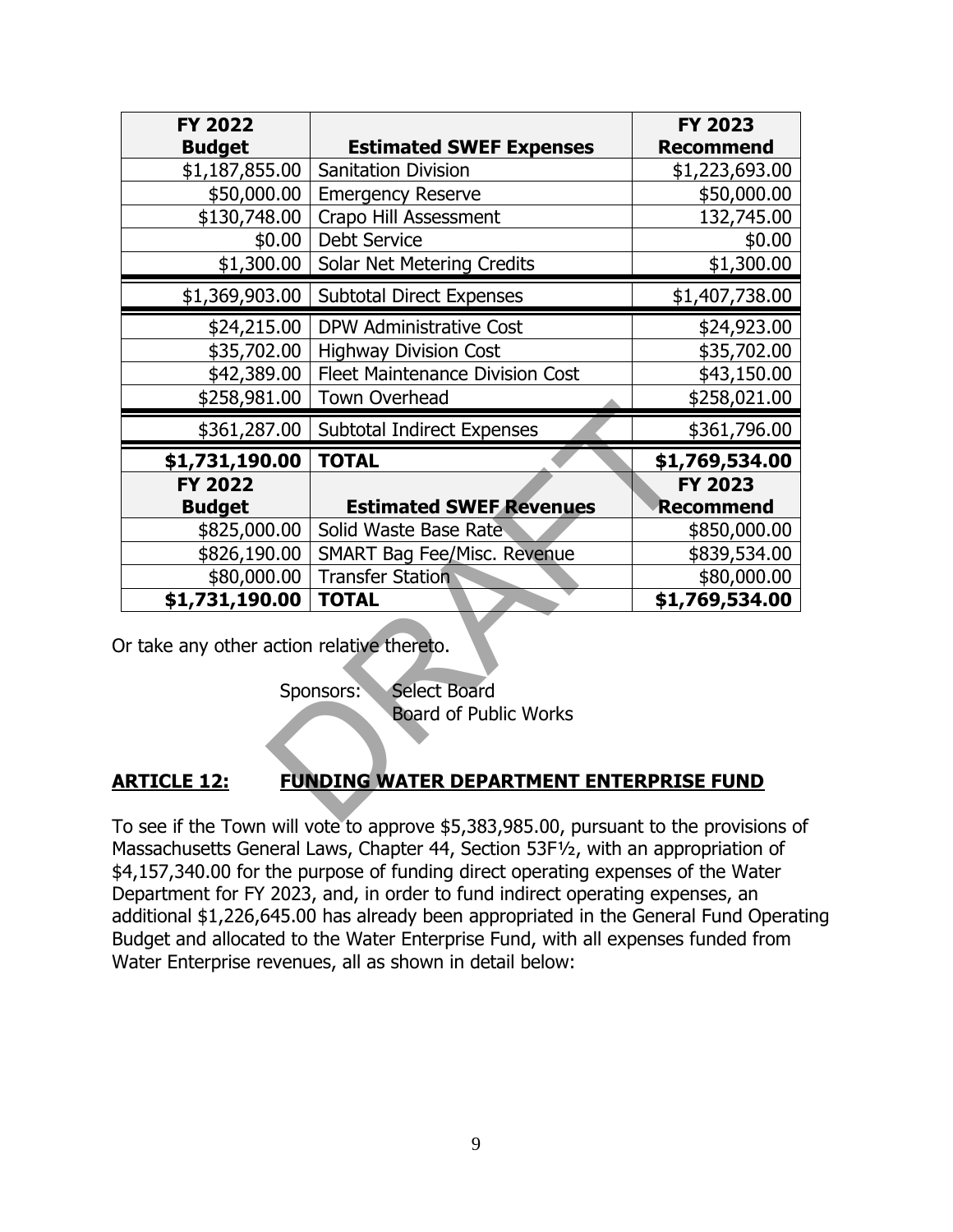| <b>FY 2022</b>                             |                                                           | <b>FY 2023</b>   |
|--------------------------------------------|-----------------------------------------------------------|------------------|
| <b>Budget</b>                              | <b>Estimated Water Expenses</b>                           | <b>Recommend</b> |
| \$2,885,453.00                             | <b>Water Division</b>                                     | \$3,080,537.00   |
| \$599,510.00                               | <b>Debt Service</b>                                       | \$906,498.00     |
| \$170,305.00                               | Solar Net Metering Credits                                | \$170,305.00     |
| \$3,655,268.00                             | <b>Subtotal Direct Expenses</b>                           | \$4,157,340.00   |
| \$181,235.00                               | <b>DPW Administrative Cost</b>                            | \$186,325.00     |
| \$132,507.00                               | <b>Construction Division Cost</b>                         | \$133,280.00     |
| \$153,728.00                               | <b>Engineering Cost</b>                                   | \$155,563.00     |
| \$42,580.00                                | <b>Fleet Maintenance Division Cost</b>                    | \$61,447.00      |
| \$647,964.00                               | Town Overhead                                             | \$690,030.00     |
| \$1,158,014.00                             | <b>Subtotal Indirect Expenses</b>                         | \$1,226,645.00   |
| \$4,813,282.00                             | <b>TOTAL</b>                                              | \$5,383,985.00   |
| <b>FY 2022</b>                             |                                                           | <b>FY 2023</b>   |
|                                            |                                                           |                  |
| <b>Budget</b>                              | <b>Estimated Water Revenues</b>                           | <b>Recommend</b> |
| \$70,000.00                                | System Development Charge                                 | \$80,000.00      |
| \$295,000.00                               | Other Departmental Revenue                                | \$295,000.00     |
| \$5,000.00                                 | Interest/Demands                                          | \$10,000.00      |
| \$2,000.00                                 | <b>Investment Income</b>                                  | \$2,000.00       |
| \$4,441,282.00                             | <b>Water Rates</b>                                        | \$4,996,985.00   |
| \$4,813,282.00                             | <b>TOTAL</b>                                              | \$5,383,985.00   |
| Or take any other action relative thereto. |                                                           |                  |
|                                            | Select Board<br>Sponsors:<br><b>Board of Public Works</b> |                  |

#### **ARTICLE 13: FUNDING SEWER DEPARTMENT ENTERPRISE FUND**

To see if the Town will vote to approve \$5,588,817.00 pursuant to the provisions of Massachusetts General Laws, Chapter 44, Section 53F½, with an appropriation of \$4,443,980.00 for the purpose of funding direct operating expenses of the Sewer Department for FY 2023, and, in order to fund indirect operating expenses, an additional \$1,144,837.00 has already been appropriated in the General Fund Operating Budget and allocated to the Sewer Enterprise Fund, with all expenses funded from Sewer Enterprise revenues, all as shown in detail below: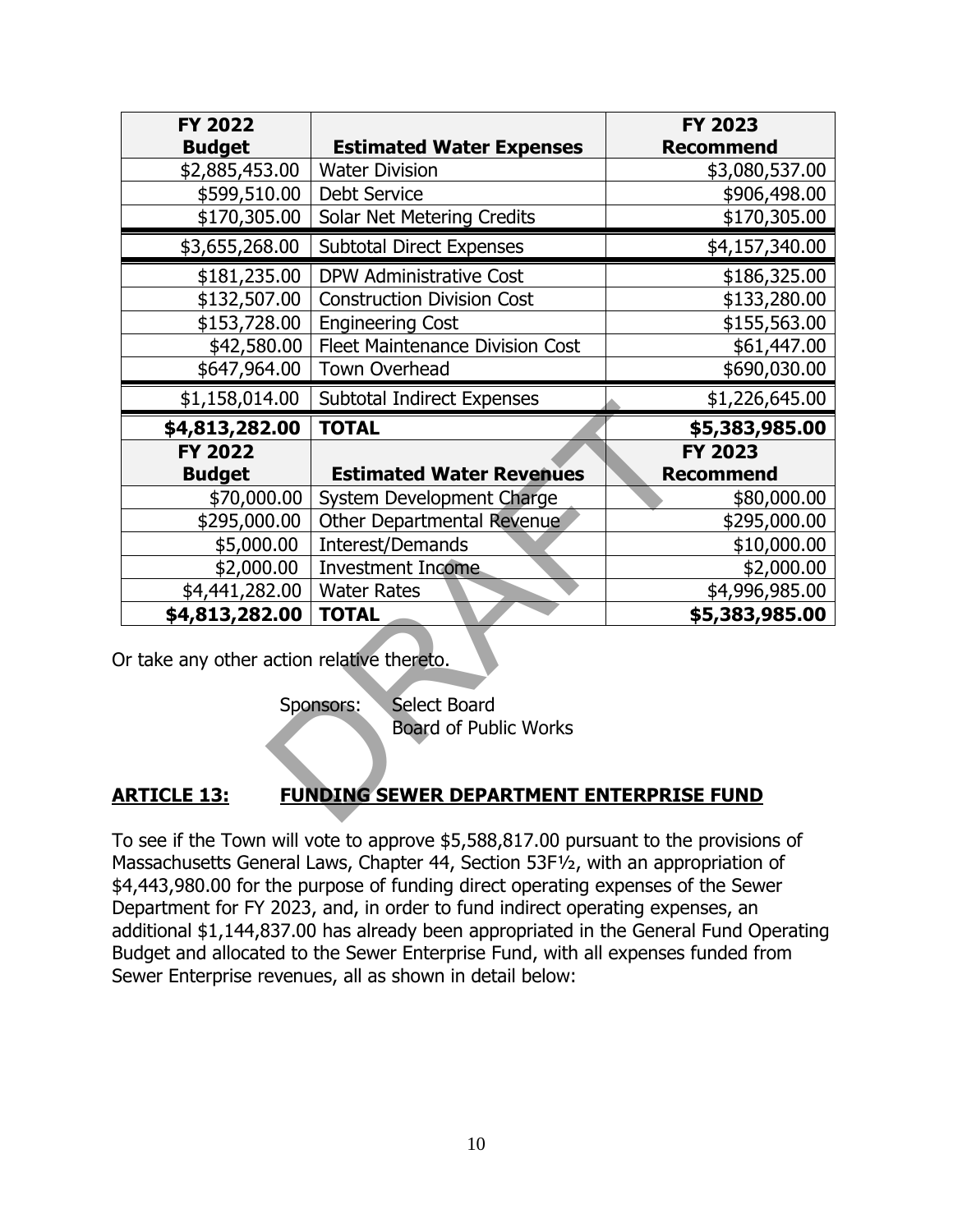| <b>FY 2022</b>                             |                                             | <b>FY 2023</b>   |
|--------------------------------------------|---------------------------------------------|------------------|
| <b>Budget</b>                              | <b>Estimated Sewer Expenses</b>             | <b>Recommend</b> |
| \$772,529.00                               | <b>Sewer Division</b>                       | \$785,486.00     |
| \$2,181,641.00                             | <b>Water Pollution Control</b>              | \$2,190,691.00   |
| \$151,150.00                               | <b>Stabilization Fund</b>                   | \$151,150.00     |
| \$964,070.00                               | <b>Debt Service</b>                         | \$1,018,151.00   |
| \$298,502.00                               | Solar Net Metering Credits                  | \$298,502.00     |
| \$4,367,892.00                             | <b>Subtotal Direct Expenses</b>             | \$4,443,980.00   |
| \$70,918.00                                | DPW Administrative Cost                     | \$72,909.00      |
| \$103,061.00                               | <b>Construction Division Cost</b>           | \$103,662.00     |
| \$128,106.00                               | <b>Engineering Cost</b>                     | \$129,636.00     |
|                                            | \$14,193.00 Fleet Maintenance Division Cost | \$20,482.00      |
| \$862,274.00                               | <b>Town Overhead</b>                        | \$818,148.00     |
| \$1,178,552.00                             | <b>Subtotal Indirect Expenses</b>           | \$1,144,837.00   |
|                                            |                                             |                  |
| \$5,367,777.00                             | <b>TOTAL</b>                                | \$5,588,817.00   |
| <b>FY 2022</b>                             |                                             | <b>FY 2023</b>   |
| <b>Recommend</b>                           | <b>Estimated Sewer Revenues</b>             | <b>Recommend</b> |
| \$55,000.00                                | System Development Charge                   | \$55,000.00      |
| \$400,000.00                               | Other Departmental Revenue                  | \$500,000.00     |
| \$35,000.00                                | Infiltration/Inflow                         | \$35,000.00      |
| \$5,000.00                                 | Interest/Demands                            | \$5,000.00       |
| \$600.00                                   | <b>Investment Income</b>                    | \$600.00         |
| \$5,050,844.00                             | <b>Sewer Rates</b>                          | \$4,993,217.00   |
| \$5,367,777.00                             | <b>TOTAL</b>                                | \$5,588,817.00   |
| Or take any other action relative thereto. |                                             |                  |
|                                            | Select Board<br>Sponsors:                   |                  |

#### **ARTICLE 14: FUNDING DARTMOUTH CABLE TELEVISION (DCTV) ENTERPRISE FUND**

To see if the Town will vote to approve \$531,876.00 pursuant to special legislation approved by the Commonwealth of Massachusetts in 2014 and the provisions of Massachusetts General Laws, Chapter 44, Section 53F½, with an appropriation of \$415,093.00 for the purpose of funding direct operating expenses of the Dartmouth Cable Television (DCTV) for FY 2023, and, in order to fund indirect operating expenses, an additional \$116,783.00 has already been appropriated in the General Fund Operating Budget and allocated to the Dartmouth Cable Television Enterprise Fund, with all expenses funded from cable access franchise fees and other Dartmouth Cable Television revenues, all as shown in detail below: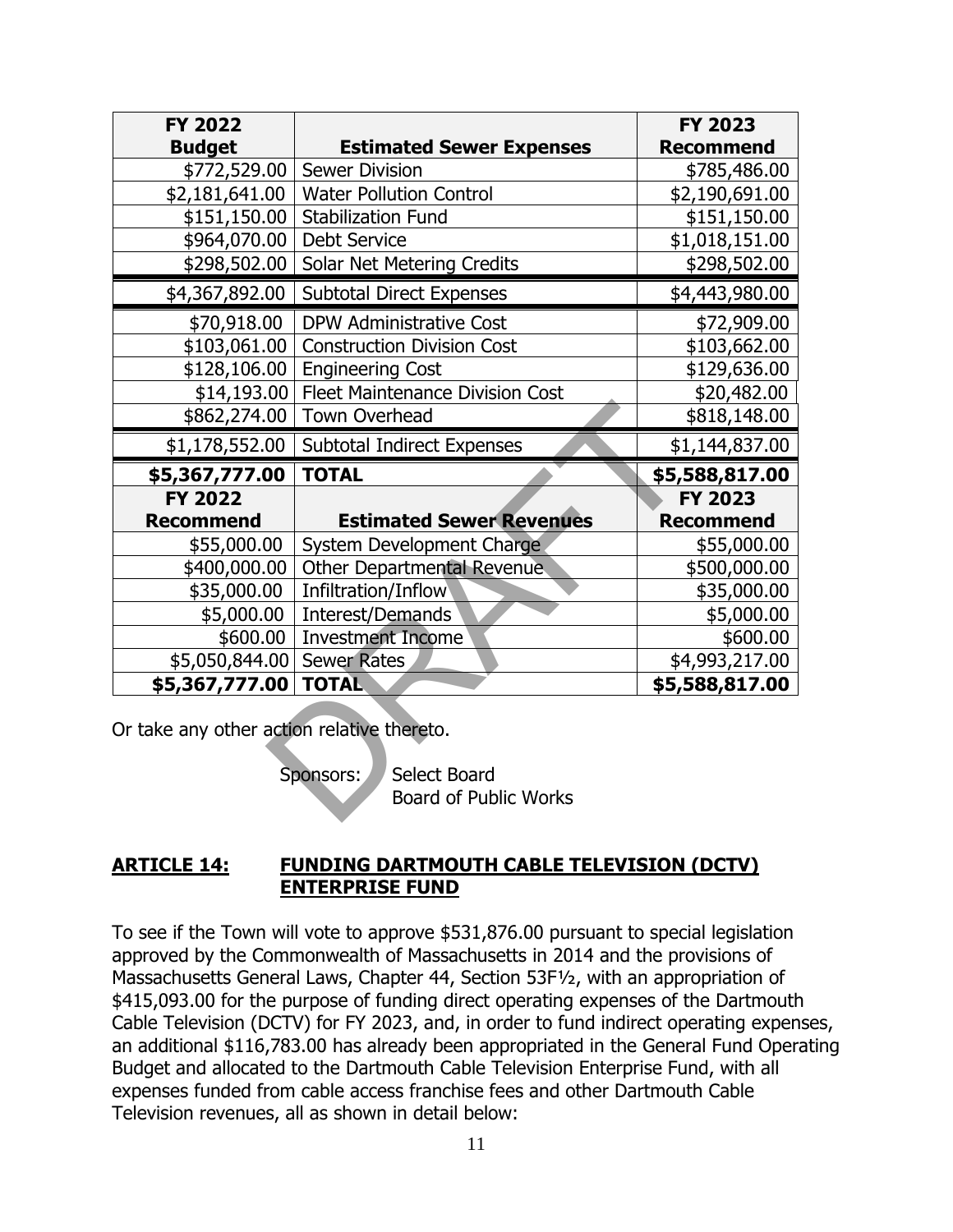| <b>FY 2022</b> |                                           | <b>FY 2023</b>   |
|----------------|-------------------------------------------|------------------|
| <b>Budget</b>  | <b>Estimated DCTV Expenses</b>            | <b>Recommend</b> |
| \$350,489.00   | <b>Personnel Services</b>                 | \$303,977.00     |
| \$107,116.00   | <b>Expenses</b>                           | \$111,116.00     |
| \$457,605.00   | <b>Subtotal Direct Expenses</b>           | \$415,093.00     |
| \$137,843.00   | <b>Town Overhead</b>                      | \$116,783.00     |
| \$137,843.00   | <b>Subtotal Indirect Expenses</b>         | \$116,783.00     |
| \$595,448.00   | <b>TOTAL</b>                              | \$531,876.00     |
| <b>FY 2022</b> |                                           | <b>FY 2023</b>   |
|                |                                           |                  |
| <b>Budget</b>  | <b>Estimated DCTV Revenues</b>            | <b>Recommend</b> |
| \$589,448.00   | <b>Cable Access Franchise Fees</b>        | \$525,876.00     |
| \$5,000.00     | Sale of Tapes, Sponsorships, & Services   | \$5,000.00       |
| \$1,000.00     | Other Income (Solar Credits & Investment) | \$1,000.00       |

Sponsors: Select Board

DCTV Committee

#### **ARTICLE 15: FUNDING WATERWAYS MANAGEMENT ENTERPRISE FUND**

To see if the Town will vote to approve \$376,236.00 pursuant to the provisions of Massachusetts General Laws, Chapter 44, Section 53F½, with an appropriation of \$306,536.00 for the purpose of funding direct operating expenses of the Waterways Management Department for FY 2023, and, in order to fund indirect operating expenses, an additional \$69,700.00 has already been appropriated in the General Fund Operating Budget and allocated to the Waterways Management Enterprise Fund, with expenses funded with \$332,236.00 from Waterways Receipts; a transfer of \$2,000.00 from the General Fund to the Waterways Management Enterprise Fund as a subsidy for parking fines issued by the Waterways staff at Waterways landings for which the General Fund is the chief beneficiary; and a transfer of \$42,000.00 from the Waterways Improvement Fund for the purpose of funding \$42,000.00 of the salary of the Harbormaster (included in the appropriation for Personnel Services below) in accordance with Massachusetts General Laws, Chapter 40, Section 5G; all as shown in detail below: Cable Access Franchise Fees<br>
Sale of Tapes, Sponsorships, & Services<br>
Other Income (Solar Credits & Investment)<br>
TOTAL<br>
action relative thereto.<br>
Sponsors: Select Board<br>
DCTV Committee<br>
FUNDING WATERWAYS MANAGEMENT ENTE<br>
w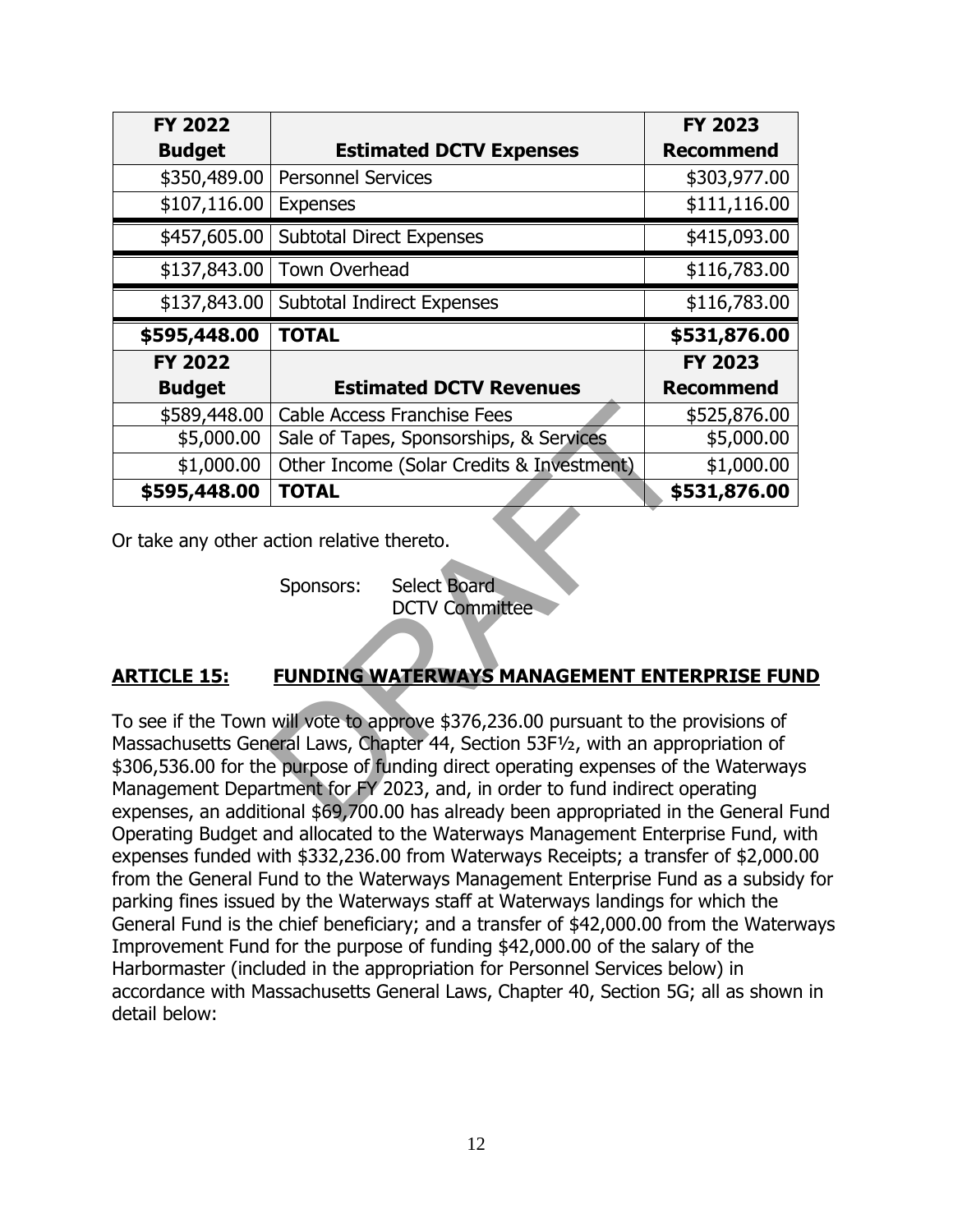| <b>FY 2022</b>     |                                                                                                                          | <b>FY 2023</b>   |
|--------------------|--------------------------------------------------------------------------------------------------------------------------|------------------|
| <b>Budget</b>      | <b>Estimated Waterways Expenses</b>                                                                                      | <b>Recommend</b> |
| \$207,026.00       | <b>Personnel Services</b>                                                                                                | \$211,536.00     |
| \$83,985.00        | <b>Expenses</b>                                                                                                          | \$84,200.00      |
| \$11,400.00        | <b>Debt Service</b>                                                                                                      | \$10,800.00      |
| \$302,411.00       | <b>Subtotal Direct Expenses</b>                                                                                          | \$306,536.00     |
| \$58,585.00        | <b>Town Overhead</b>                                                                                                     | \$69,700.00      |
| \$58,585.00        | Subtotal Indirect Expenses                                                                                               | \$69,700.00      |
| \$360,996.00       | <b>TOTAL</b>                                                                                                             | \$376,236.00     |
| <b>FY 2022</b>     |                                                                                                                          | <b>FY 2023</b>   |
| <b>Budget</b>      | <b>Estimated Waterways Revenues</b>                                                                                      | <b>Recommend</b> |
| \$192,396.00       | Waterways Usage Fee                                                                                                      | \$201,786.00     |
| \$94,350.00        | <b>Mooring Fees</b>                                                                                                      | \$99,600.00      |
| \$28,500.00        | Licenses & Permits - Boat Launch                                                                                         | \$29,100.00      |
| \$2,000.00         | Parking Ticket Revenues (Transfer)                                                                                       | \$2,000.00       |
| \$42,000.00        | Waterways Improvement Fund (Transfer)                                                                                    | \$42,000.00      |
| \$1,750.00         | Other Income (Solar Credits & Investment)                                                                                | \$1,750.00       |
| \$360,996.00       | <b>TOTAL</b>                                                                                                             | \$376,236.00     |
|                    | Or take any other action relative thereto.<br><b>Select Board</b><br>Sponsors:<br><b>Waterways Management Commission</b> |                  |
| <b>ARTICLE 16:</b> | <b>PERSONNEL BY-LAW AMENDMENTS - NEW POSITIONS</b>                                                                       |                  |

#### **ARTICLE 16: PERSONNEL BY-LAW AMENDMENTS – NEW POSITIONS AND SALARY ADJUSTMENTS**

To see if the Town will vote to amend, pursuant to the provisions of Massachusetts General Laws, Chapter 40, Section 21, and Chapter 41, Sections 108A and 108C, the Dartmouth Personnel By-Law, Section 9:

By amending Schedule A, Administrative & Supervisory Group, to add the following position:

**Title: Public Health Nurse Compensation Grade or Schedule: 9 (\$30.62/hr.-\$41.37/hr.)**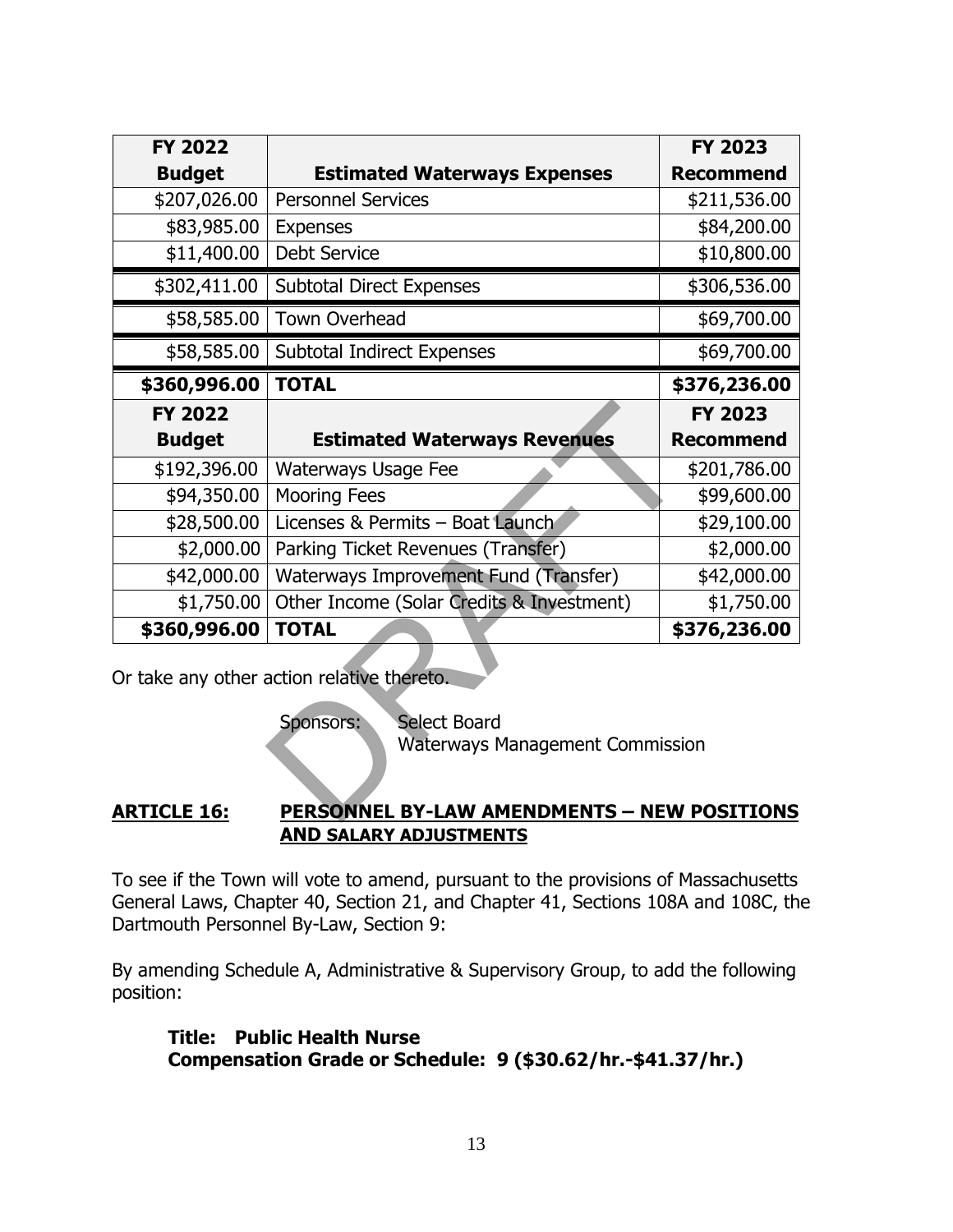And by amending Schedule A, Administrative & Supervisory Group, to change the pay for the following positions:

**Title: Engagement Coordinator Compensation Grade or Schedule: NU-5 (\$18.92/hr. - \$23.25/hr.) to 5 (\$20.71/hr. - \$27.13/hr.)** 

**Title: Program Coordinator Compensation Grade or Schedule: NU-5 (\$18.92/hr. - \$23.25/hr.) to 5 (\$20.71/hr. - \$27.13/hr.)** 

**Title: Confidential Secretary Compensation Grade or Schedule: NU-7A (\$22.63/hr. - \$27.02/hr.) to 5 (\$20.71/hr. - \$27.13/hr.)** 

**Title: Confidential Licensing Aide Compensation Grade or Schedule: NU-8 (\$23.51/hr. - \$28.89/hr.) to 6 (\$23.01/hr. - \$30.06/hr.)**  r. - \$27.13/hr.)<br>
fidential Licensing Aide<br>
tion Grade or Schedule: NU-8 (\$23.51/hr. - \$:<br>
r. - \$30.06/hr.)<br>
:em Analyst<br>
tion Grade or Schedule: NU-7 (\$21.86/hr. - \$:<br>
r. - \$36.23/hr.)<br>
iinistrative Assistant to the Polic

**Title: System Analyst Compensation Grade or Schedule: NU-7 (\$21.86/hr. - \$25.96/hr.) to 8 (\$27.84/hr. - \$36.23/hr.)** 

**Title: Administrative Assistant to the Police Chief Compensation Grade or Schedule: NU-10 Annual (\$28.40/hr.- \$38.34/hr.) to 6 Annual (\$23.01/hr. - \$39.11/hr.)** 

**Title: DPW Administrative Assistant Compensation Grade or Schedule: NU-10 Annual (\$28.40/hr.- \$38.34/hr.) to 7 Annual (\$25.31/hr. - \$37.16/hr.)** 

And by amending Schedule E, Seasonal and Part-time Positions, to add the following positions:

**Title: Library Substitute Compensation Pay: \$16.35/hr.** 

**Title: Snow Plow Driver Compensation Pay: \$33.75/hr.**

And by amending Schedule E, Seasonal and Part-time Positions, to change the pay for the following positions:

**Title: Playground Instructor Compensation Pay: \$14.25/hr. to \$15.25/hr.**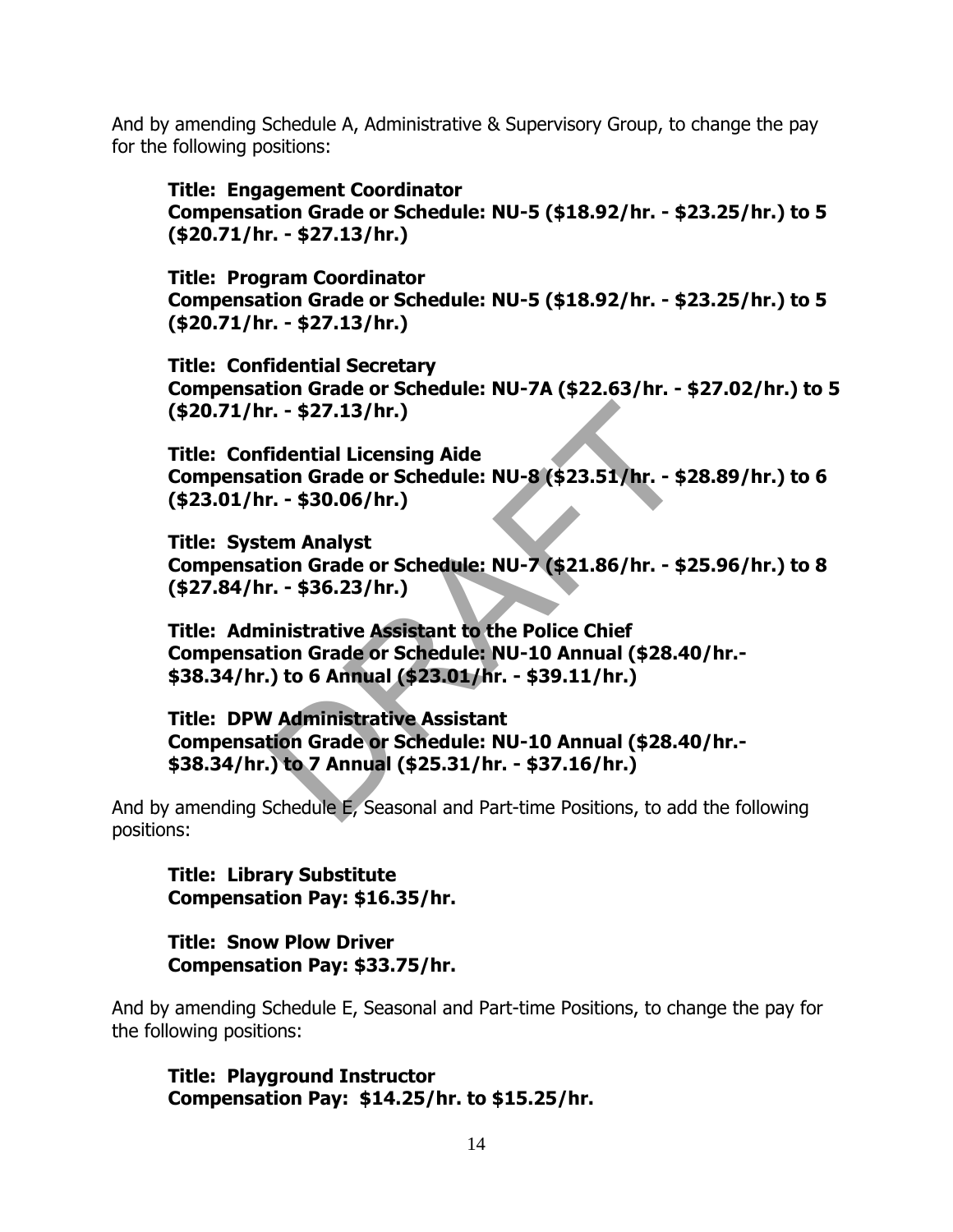**Title: Park Laborer Compensation Pay: \$14.50/hr. to \$15.25/hr.**

**Title: Assistant Recreation Director Compensation Pay: \$17.50/hr. to \$18.25/hr.**

**Title: Truck Driver/Laborer Compensation Pay: \$17.50/hr. to \$18.25/hr.**

**Concession Assistant Manager Compensation Pay: \$14.25/hr.-\$18.00/hr. to \$16.00/hr.-\$20.00/hr.**

**Assistant Harbormaster (Seasonal) Compensation Pay: \$15.00/hr. to \$20.00/hr.**

**COA Bus Driver Compensation Pay: \$14.25/hr. to \$16.25/hr.**

Or take any other action relative thereto.

Sponsor: Select Board

### **ARTICLE 17: APPROPRIATION TO THE STABILIZATION FUND**

To see if the Town will vote to appropriate and transfer the sum of \$1,100,000.00 from surplus revenue for the purpose of supplementing the Stabilization Fund pursuant to Massachusetts General Laws, Chapter 40, Section 5B; tion Pay: \$15.00/hr. to \$20.00/hr.<br>
river<br>
tion Pay: \$14.25/hr. to \$16.25/hr.<br>
action relative thereto.<br>
Sponsor: Select Board<br>
APPROPRIATION TO THE STABILIZATION F<br>
will vote to appropriate and transfer the sum of \$1<br>
r t

Or take any other action relative thereto.

Sponsor: Select Board

#### **ARTICLE 18: GENERAL BYLAWS – AMENDMENTS TO STORMWATER BYLAW**

To see if the Town will vote to amend Chapter 313 of the General Bylaws, regarding stormwater management, by deleting the language of § 313-3A and replacing it with the following

A. Parcel criteria. A parcel of land shall be subject to the requirements of § 313- 4 if it meets any of the following criteria:

 $(1)$  It is at least 5,000 square feet;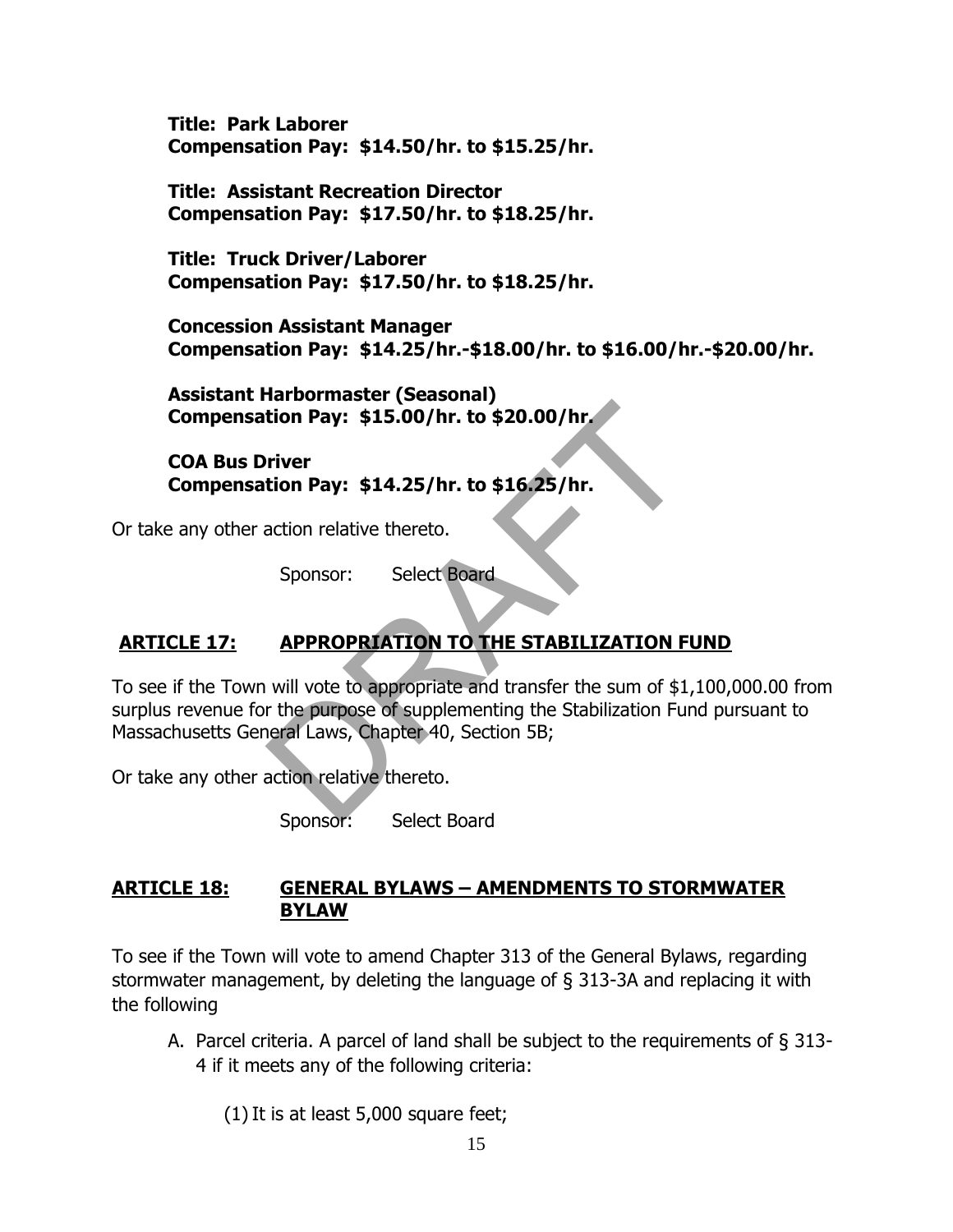- (2)It is contiguous to separately designated parcels that are in common ownership, operation or effective control of the same person, corporate entity or other public or private entity, and the combination of it and all such contiguous parcels is at least 5,000 square feet; or
- (3)It is part of any plan that was approved or endorsed, and thereafter recorded, in accordance with Massachusetts General Laws, Chapter 41, Section 81P, Massachusetts General Laws, Chapter 41, Sections 81K through 81GG, Massachusetts General Laws, Chapter 40R, or Massachusetts General Laws, Chapter 40B, or any successor statutes thereto.

And further, by adding the following language to the end of § 313-3B(2) after a comma:

but excluding the regrading of such land or the creation of new agricultural land

And further, by adding the following language to the end of § 313-3B(4) after a comma:

provided that said Board has consulted with the Director in order to ensure full compliance both with the stormwater runoff standards as described in § 313-5A and with the common, comprehensive stormwater system requirements of § 313-3C ding the following language to the end of  $\S$  313-3B(<br>g the regrading of such land or the creation of new<br>ding the following language to the end of  $\S$  313-3B(<br>at said Board has consulted with the Director in orde<br>both wi

And further, by adding the phrase "or other decision" after the word "conditions" in § 313-3B(5).

And further, by adding the following language to the end of § 313-3B(5) after a comma:

provided that said Commission has consulted with the Director in order to ensure full compliance both with the stormwater runoff standards as described in § 313- 5A and with the common, comprehensive stormwater system requirements of § 313-3C

And further, by deleting in § 313-3B(6) all language beginning with "but only so long as" and replacing it with the following:

provided that said Board has consulted with the Director in order to ensure full compliance both with the stormwater runoff standards as described in § 313-5A and with the common, comprehensive stormwater system requirements of § 313-3C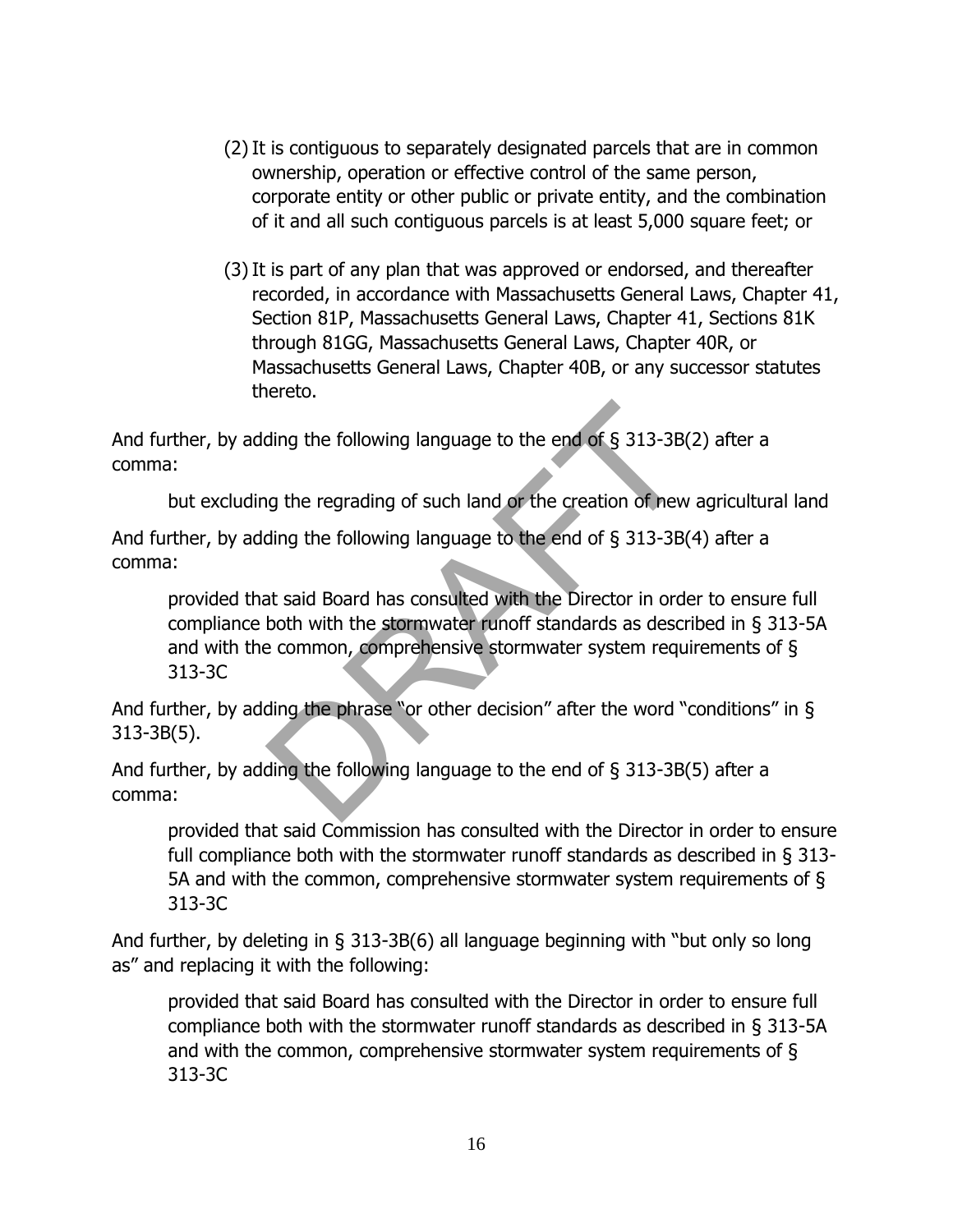And further, by deleting the language of § 313-3B(7) and replacing it with the following:

Any activity that is authorized by a recorded definitive subdivision plan that has been approved by the Planning Board pursuant to Massachusetts General Laws, Chapter 41, Sections 81K through 81GG, provided that said Board has consulted with the Director in order to ensure full compliance both with the stormwater runoff standards as described in § 313-5A and with the common, comprehensive stormwater system requirements of § 313-3C.

And further, by deleting the language of § 313-3B(8) in its entirety and replacing it with the following:

Any activity that is undertaken in accordance with a special permit that is granted under the Zoning Bylaw, provided that the relevant Special Permit Granting Authority has consulted with the Director in order to ensure full compliance both with the stormwater runoff standards as described in § 313-5A and with the common, comprehensive stormwater system requirements of § 313-3C.

And further, by adding a new  $\S$  313-3C, as follows:

- § 313-3C Multi-Parcel Activity. Whenever this Chapter applies to contiguous commonly owned parcels as described in § 313-3A(2), or to any plan as described in § 313-3A(3), then the common owner of all such contiguous parcels, or of all parcels as shown on said plan, must submit a single application under § 313-4B for all such parcels, which application shall provide for a common, comprehensive stormwater system for all such parcels. that is undertaken in accordance with a special per<br>ler the Zoning Bylaw, provided that the relevant Spector<br>thority has consulted with the Director in order to e<br>both with the stormwater runoff standards as descree<br>examon
	- (1) No individual parcel may be conveyed by said common owner until such time as a single stormwater permit has been issued for all such parcels.
	- (2) For residential developments, no individual parcel may be conveyed by said common owner until a homeowners' association has been established through recorded instrument in the chain of title of all such parcels, which homeowners' association shall have responsibility, including financial responsibility, for the maintenance, repair and replacement of the common, comprehensive stormwater system. The Board may establish regulations detailing the specific provisions that must be found in the recorded homeowners' association documents relative to the stormwater system. Failure by the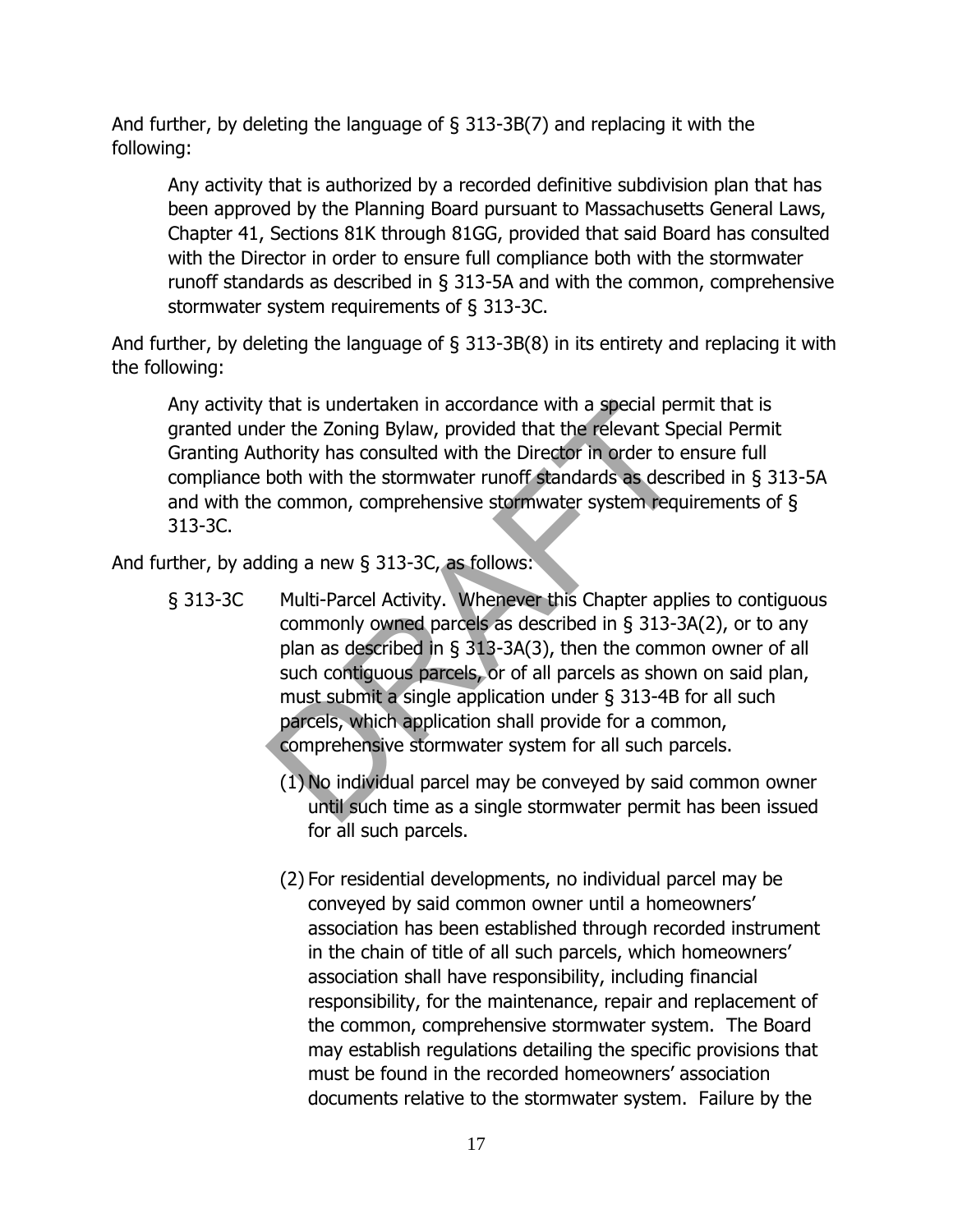homeowners' association to maintain, repair and replace the common, comprehensive stormwater system shall be a violation of this Chapter, for which both the homeowners' association and each individual parcel owner who is a member thereof shall be responsible.

- (3) For nonresidential developments, whenever an individual parcel is conveyed, the deed must create an easement, running with the land, allowing one of the parcels to have the ability to maintain, repair and replace the common, comprehensive stormwater system. The Board may establish regulations detailing the specific provisions that must be found in the easement relative to the stormwater system. Failure by the owner of the parcel benefiting from this easement to maintain, repair and replace the common, comprehensive stormwater system shall be a violation of this Chapter.
- (4) Subsequent to the conveyance of any individual parcels to separate owners, all parcel owners of any portion of the originally permitted land must jointly apply for any amendment to the stormwater permit. In the event that an individual parcel is conveyed in violation of §§ 313-3C(1) through (3), then all parcel owners of any portion of the land that was subject to § 313-3C nonetheless must jointly apply for a stormwater permit for a common, comprehensive stormwater system before any land disturbance activities may take place on any of said parcels. easement relative to the stormwater system.<br>
owner of the parcel benefiting from this easem<br>
repair and replace the common, comprehensiv<br>
system shall be a violation of this Chapter.<br>
(4) Subsequent to the conveyance of an
	- (5)In the Director's sole discretion, the Director may determine that the nature of the multi-parcel development does not require a common, comprehensive stormwater system, and therefore that separate stormwater permits may be sought for individual parcels, and individual parcels may be conveyed prior to the receipt of any stormwater permit. In such instances, the Director shall issue a written decision stating that the requirements of § 313-3C do not apply.
	- (6) The provisions of  $\S$   $\S$  313-3C(2) through (4) also shall apply to any single parcel that has a stormwater system that was established pursuant to a stormwater permit and that is subsequently divided into multiple parcels.

And further, by adding a new § 313-4G, as follows: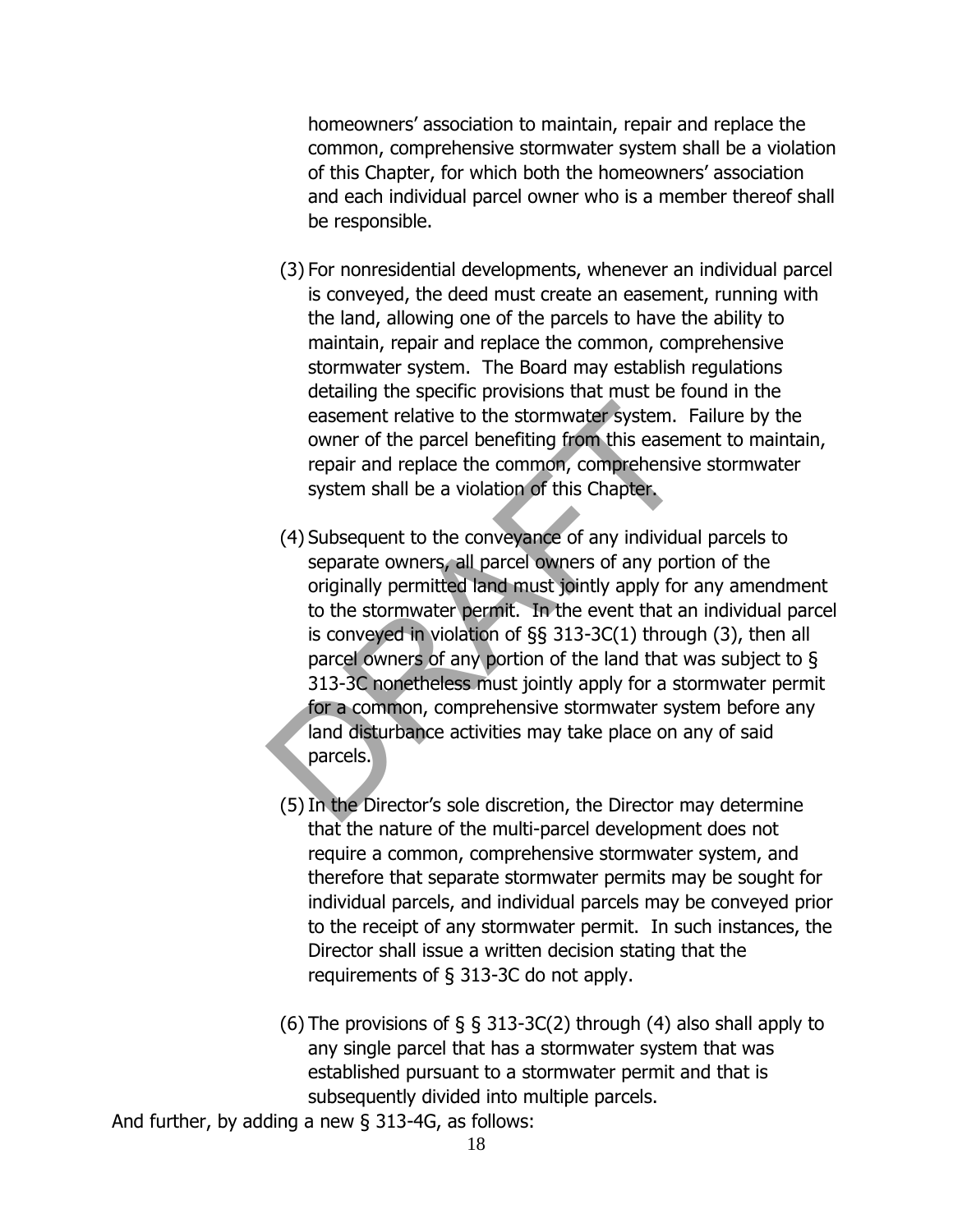§ 313-4G Waivers. Both the Director and the Board, in their respective sole discretions, may grant waivers to the stormwater runoff standards as provided in § 313-5A, but only so long as the application can establish that the waiver would neither derogate from the protection of the MS4, nor negatively impact the public resources or infrastructure of the Town, in the particular instance.

And further, by adding a new § 313-4H, as follows:

§ 313-4H Recordation. A stormwater permit shall be recorded in the chain of title of all parcels to which it applies. Such recordation shall occur before any land disturbance activities are undertaken, and in the case of stormwater permits as discussed in § 313-3C, such recordation shall occur before the conveyance of any individual parcel.

And further, by adding the phrase "Except as otherwise allowed by § 313-4G," to the beginning of § 313-5A.

And further, by adding the following language after a semicolon at the end of the second sentence of § 313-5A:

further provided, that nothing shall preclude the Board from creating different stormwater runoff standards for different sizes of parcels and for different parcel uses recordation shall occur before the conveyance of a<br>parcel.<br>ding the phrase "Except as otherwise allowed by § 3<br>-5A.<br>ding the following language after a semicolon at the<br>f § 313-5A:<br>ided, that nothing shall preclude the Boa

And further, by adding the word "applicable" before the word "standards" in the final sentence of § 313-5A.

And further, by adding the following sentence to the end of § 313-5D:

The Director may not grant a waiver under § 313-4G to a stormwater runoff standard that the Board has required to be applied with respect to a stormwater permit.

And further, by adding a new § 313-7C, as follows:

§ 313-7C Judicial Relief. The Board shall have the authority, and may delegate to the Director the authority, to seek declaratory, injunctive and other equitable relief in the Superior Court to enforce the requirements of this Chapter 313 and the terms and conditions of any stormwater permit that is issued pursuant thereto.

Or take any other action relative thereto.

Sponsor: Board of Public Works